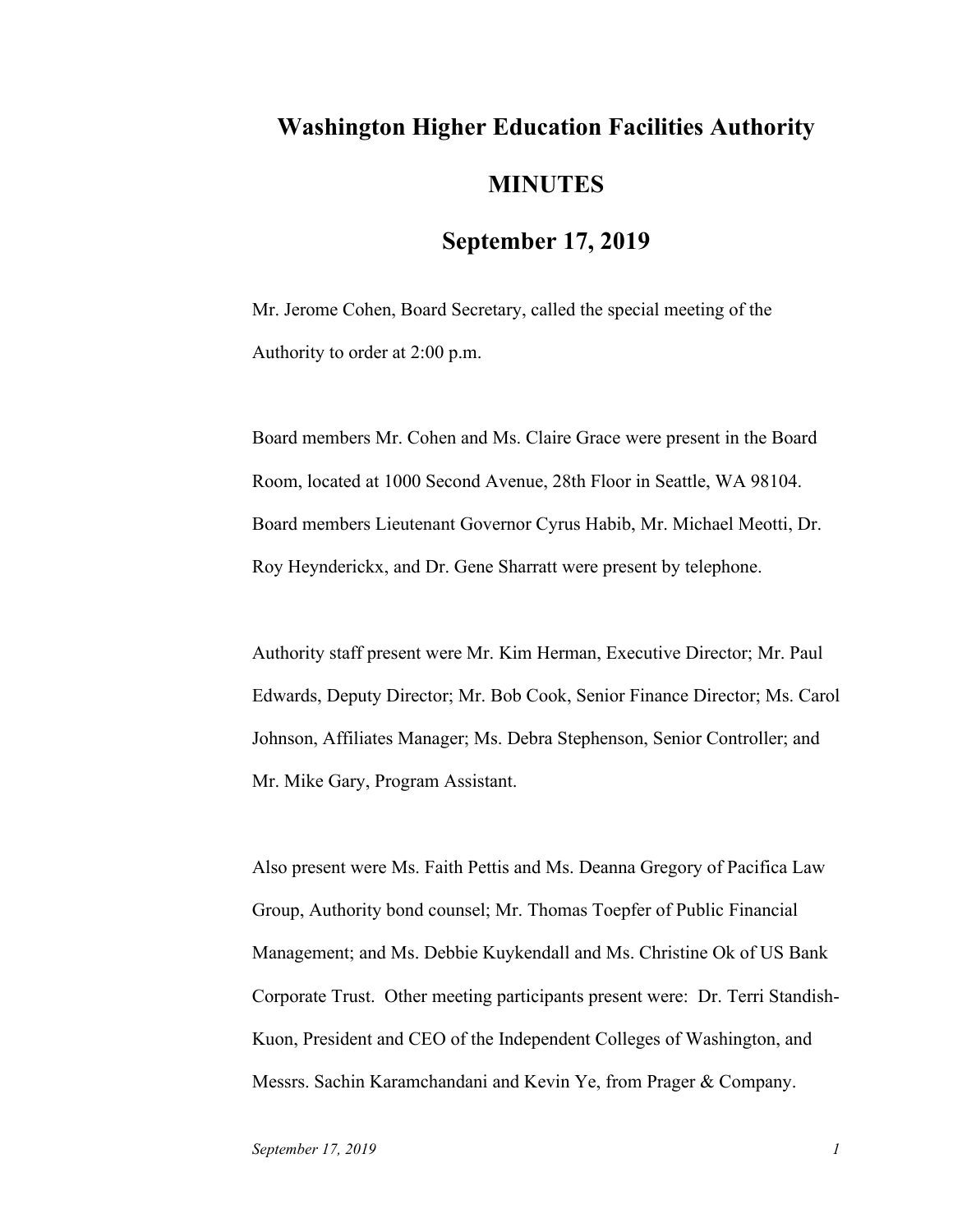|                             | Other meeting participants joining by phone were Mr. Michael Nelson II,     |
|-----------------------------|-----------------------------------------------------------------------------|
|                             | Assistant Attorney General, Washington Attorney General's Office; Ms.       |
|                             | Sherry Mondou, Executive Vice President and CFO, University of Puget        |
|                             | Sound; Mr. Nick Waugh, George K. Baum & Company; and Mr. Joe Smith,         |
|                             | CFO of Gonzaga University and Treasurer of the Corporation of Gonzaga       |
|                             | University.                                                                 |
|                             |                                                                             |
| <b>Approval of the</b>      | Mr. Cohen asked for a motion to approve the minutes of the meeting held on  |
| <b>Minutes</b>              | June 17, 2019. Ms. Grace made the motion, and it was seconded by Dr.        |
|                             | Sharratt.                                                                   |
|                             |                                                                             |
|                             | Lieutenant Governor Habib stated for the record that he would abstain from  |
|                             | the vote as he was not present for that meeting.                            |
|                             |                                                                             |
|                             | The minutes were approved unanimously, 5-0, with one abstention.            |
|                             |                                                                             |
| <b>Action Item:</b>         | Mr. Cohen introduced Ms. Johnson, the Authority's Manager, to present       |
| <b>Approval of</b>          | Resolution No. 19-01.                                                       |
| <b>Resolution</b><br>#19-01 |                                                                             |
| for University              | Ms. Johnson stated that this transaction is a proposed issuance by the      |
| of Puget Sound<br>(UPS)     | Authority of tax-exempt refunding revenue bonds for the University of Puget |
|                             | Sound (UPS) in an amount not to exceed \$24,280,000.                        |
|                             |                                                                             |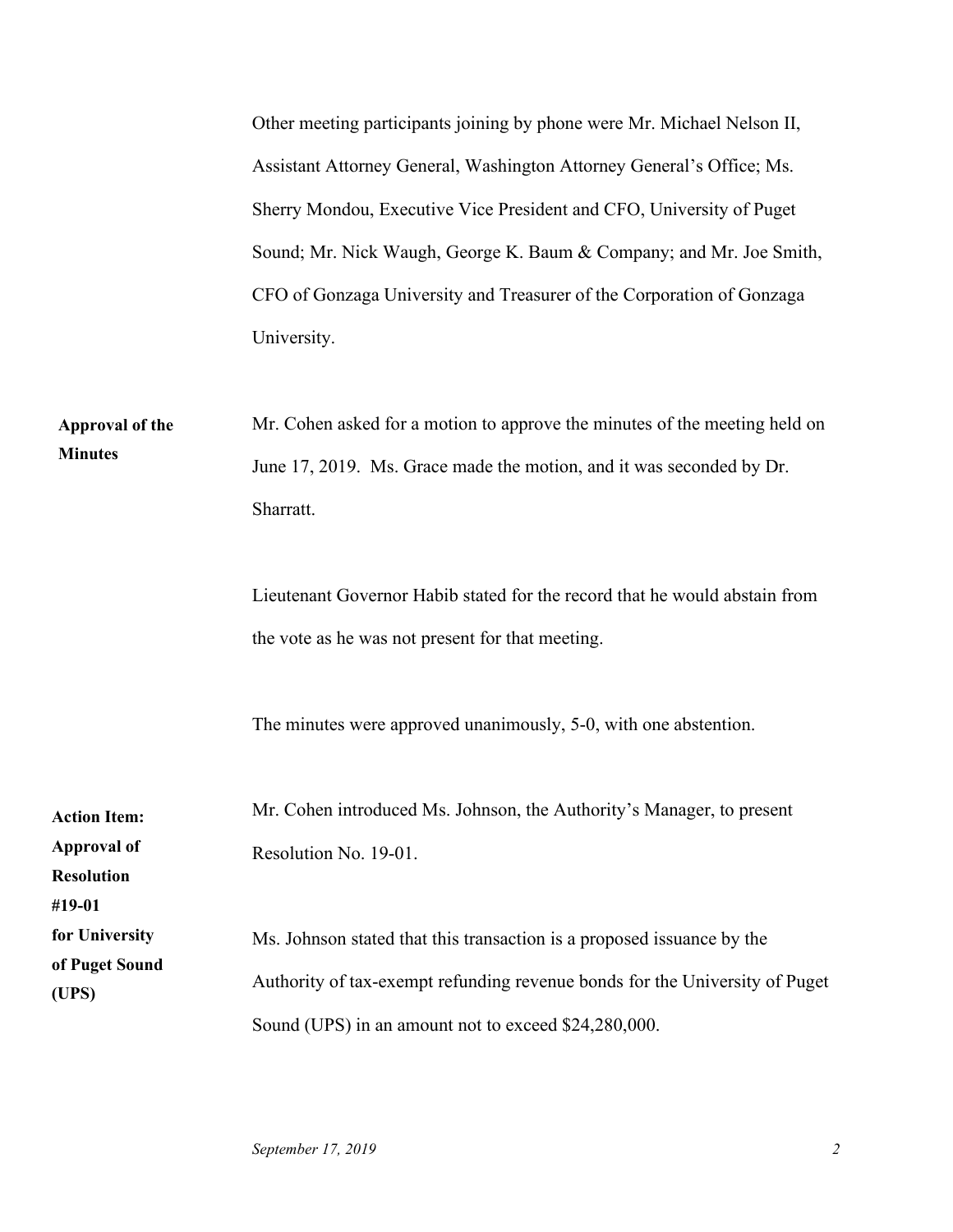Ms. Johnson stated that this transaction is a very simple refinancing with no change in the amount of debt and that the University will achieve an estimated present value savings of over \$1.4 million. She added that WHEFA staff and legal counsel considered all aspects of this transaction carefully decided that it was not necessary for either party to have a financial advisor involved in the transaction. She made mention that WHEFA has often not engaged a financial advisor when the University has had its own, and noted this was the first time that there has been no financial advisor for either party. She added that WHEFA policies do provide for the ability to do this and that, additionally, the Washington State Housing Finance Commission (WSHFC) has been doing this successfully for several years.

Ms. Johnson commented that not requiring UPS to engage a financial advisor will save them around \$20,000. She added that typically, the financial advisor completes the application review/summary. In this case, Authority staff completed the summary and has relied on the bank and the placement agent for underwriting. She concluded that the placement agent prepared the preliminary analysis of estimated interest savings.

Mr. Cohen asked if the revenues are strictly pledged to the Authority or if revenue is pledged to other creditors. Ms. Sherry Mondou, Executive Vice President and CFO at UPS, replied that the only long-term revenue pledges that the University has are to Authority bonds, and for some very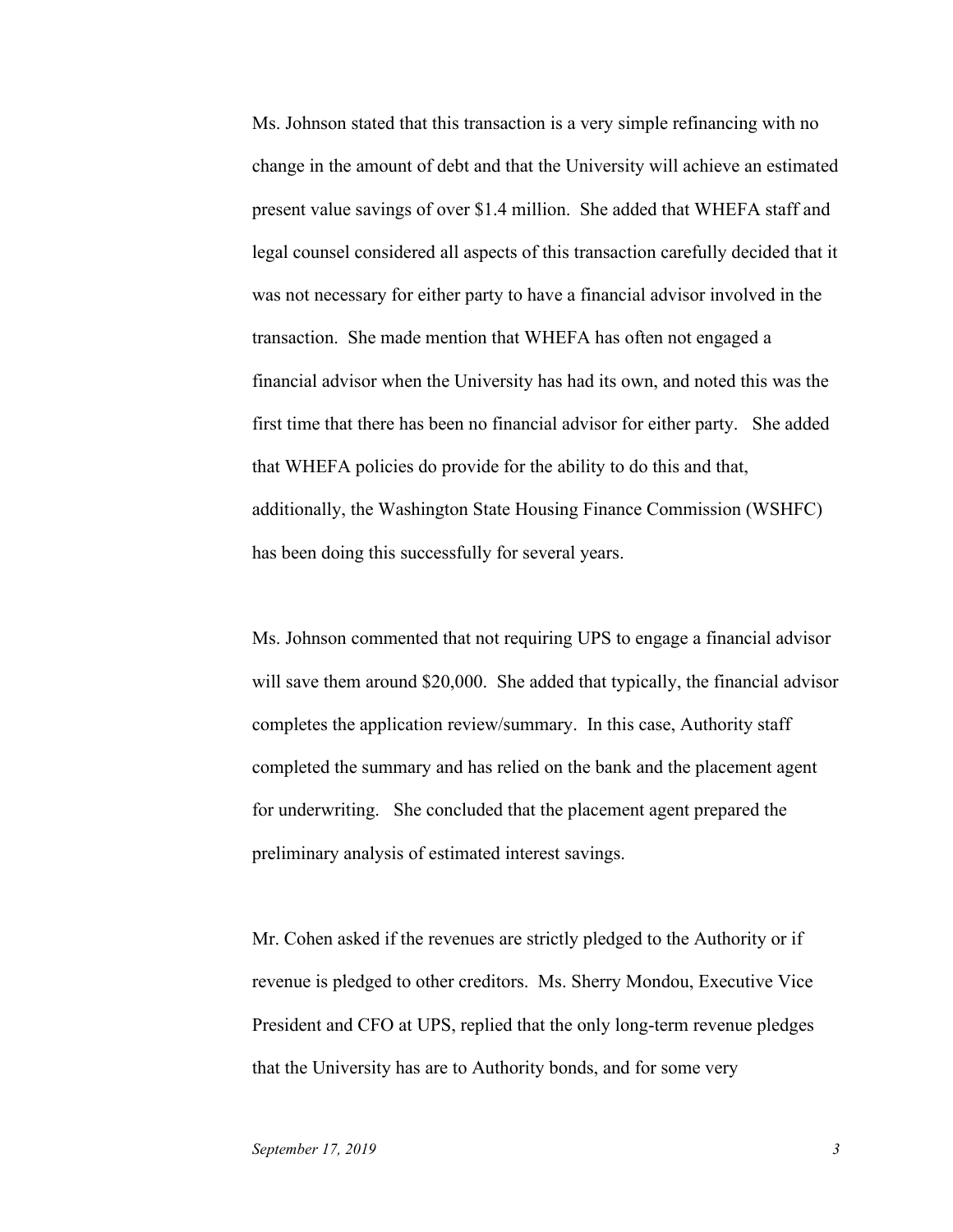"immaterial" capital leases for underlying equipment.

Ms. Johnson gave a brief summary of the transaction. The proceeds of the Bond will be loaned to the University to refinance the University's existing Variable Rate Series 2012B Bonds on the upcoming mandatory tender date of October 1, 2019. She stated that the current transaction is a private placement with Banc of America Public Capital Corporation. The bank credit approval was successfully completed on August 7, and the University's underlying long-term credit rating is "A1" by Moody's and "A+" by Standard & Poor's.

She concluded that no public hearing was necessary for this transaction and it is currently scheduled to close on October 1, 2019. She added that the preliminary estimated interest savings have been calculated by George K. Baum to be a little over \$1.4 million on a present value basis.

She then introduced Ms. Mondou from UPS, and Mr. Nick Waugh from George K. Baum & Co., both available by phone, to comment further on this transaction and to answer any questions.

Ms. Mondou mentioned that UPS went through a careful and thorough process to evaluate its options regarding the mandatory tender and engaged a committee of their board in the process. She added that this is a straightforward deal, with no change in the dollar amount, scheduled principal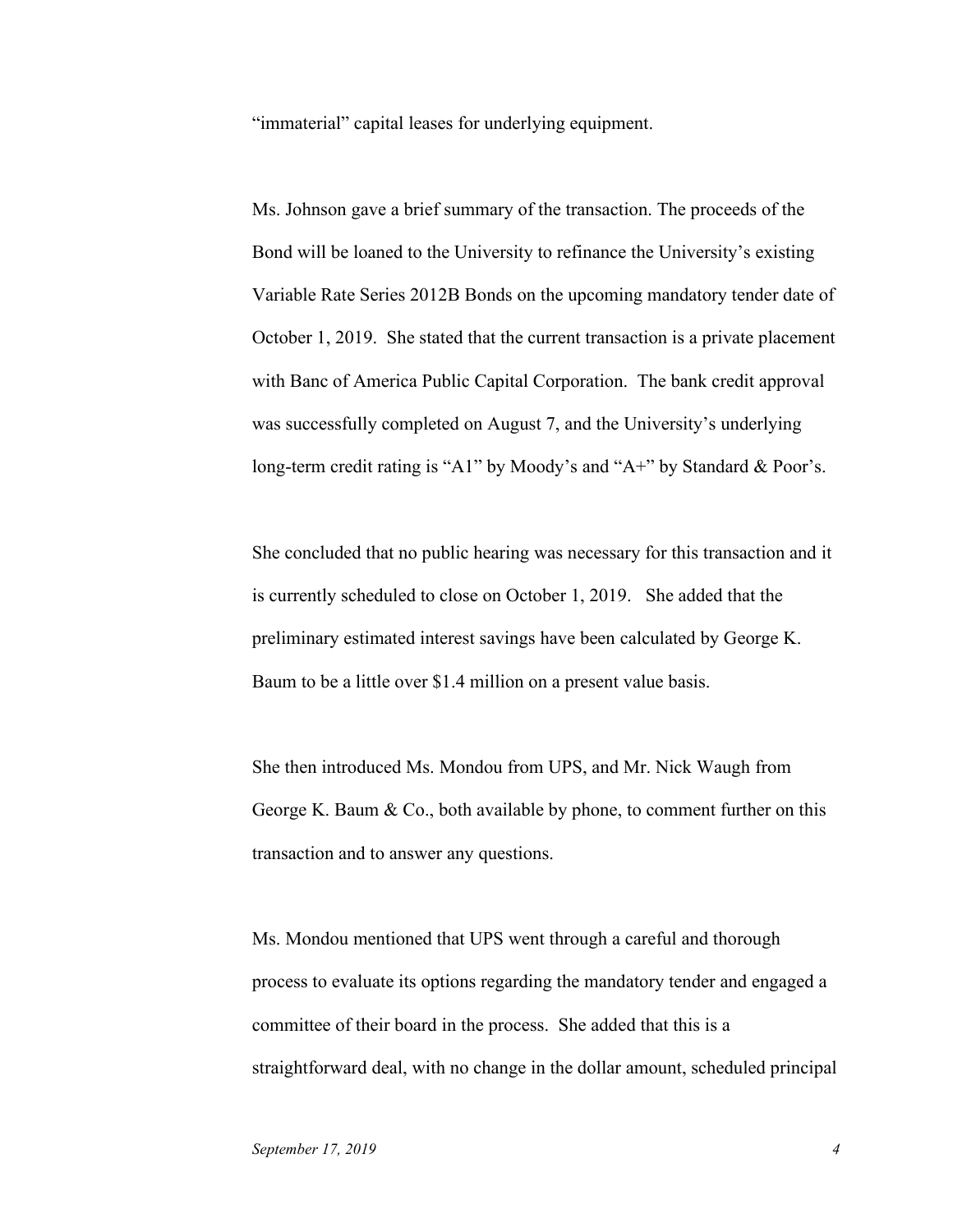payments, or maturity date. Ms. Mondou thanked the Authority's board, staff, and bond counsel for their support for the University and for this transaction.

Mr. Cohen asked if there were any further board member questions or comments. Hearing none, he then asked for a motion to approve Resolution No. 19-01.

Ms. Grace moved to approve the resolution, and it was seconded by Mr. Meotti. The resolution was approved unanimously, 6-0.

Mr. Cohen then introduced Ms. Johnson, the Authority's Manager, to present Resolution No. 19-02. **Action Item: Approval of Resolution #19-02 for Gonzaga** 

Ms. Johnson stated this is a proposed issuance by the Authority of tax-exempt and taxable refunding revenue bonds for Gonzaga University in a total amount not to exceed \$75 million. She added that the transaction is a negotiated public sale that will be issued in two series: Series A, tax-exempt financing not to exceed \$45 million; and Series B, taxable financing not to exceed \$30 million.

Ms. Johnson then stated that the Series A tax-exempt Revenue Bonds, will finance the construction and equipping of the new Integrated Sciences and Engineering (ISE) facility and the retrofitting of other space and certain

**University**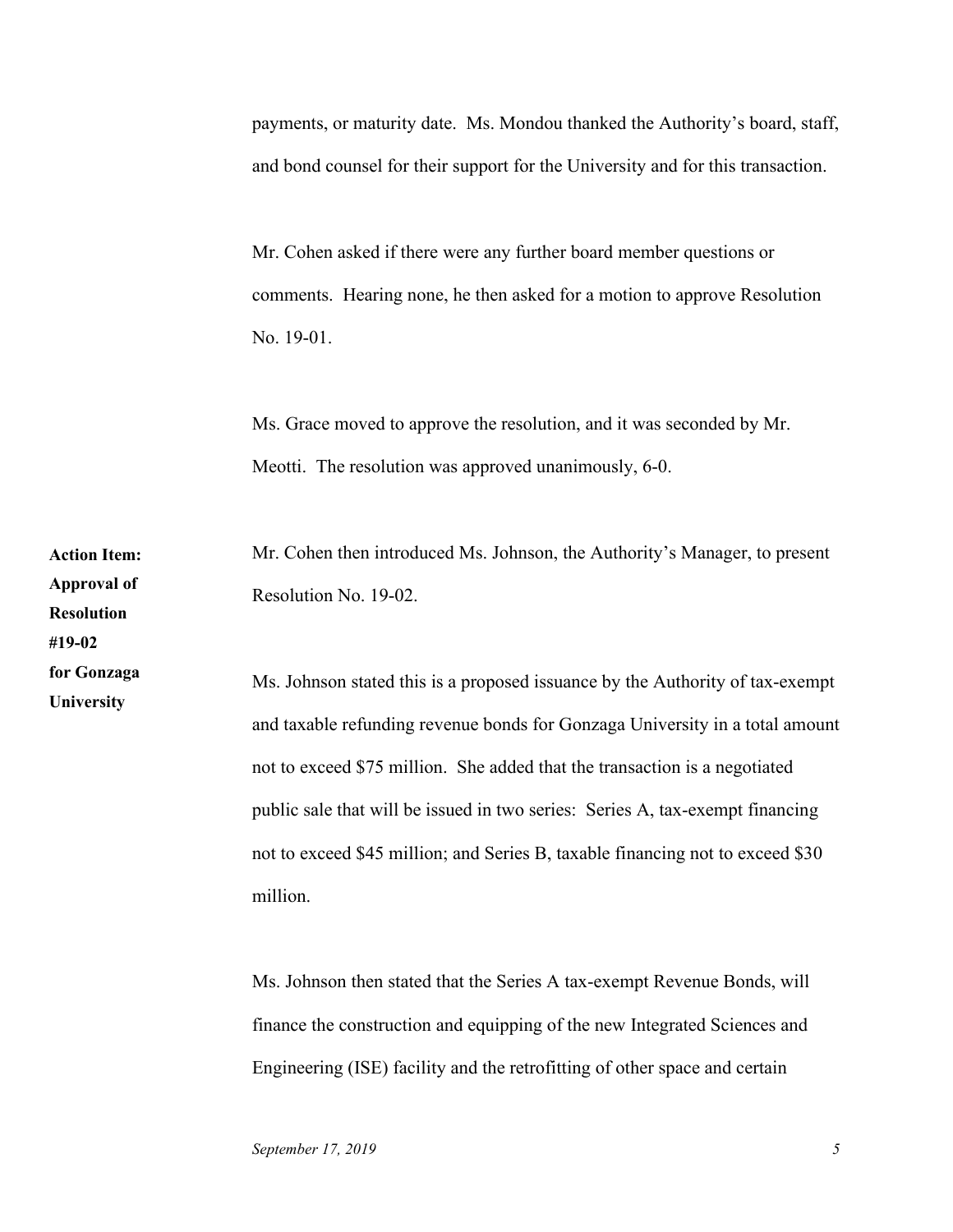equipment outlays in existing academic buildings near the ISE facility. The improvements will create an approximately 270,490 square-foot combined science and engineering complex. She added that bond proceeds may also be used to finance miscellaneous capital improvements to University facilities; and other costs, fees, reserves, capitalized interest and permitted issuance expenses associated with the transaction.

Ms. Johnson then stated that the taxable Refunding Revenue Bonds, Series B, would refinance taxable bonds issued in private placements to two banks in 2016.

She stated further that a successful public hearing for the Series A tax-exempt bonds was held on Thursday, August 29, 2019 with Mr. Joe Smith, CFO of Gonzaga University and Treasurer of the Corporation of Gonzaga University, and Ms. Dana McCullough, Treasury Manager, Gonzaga University. Authority board members Mr. Cohen, Mr. Meotti, and Dr. Sharratt were all present by phone. There was no public testimony submitted.

Ms. Johnson stated that both bond series are currently scheduled to close on November 1, 2019. She added that the preliminary estimated interest savings for the tax-exempt bonds (Series A) have been calculated by Prager & Company to be just over \$3.2 million on a present value basis.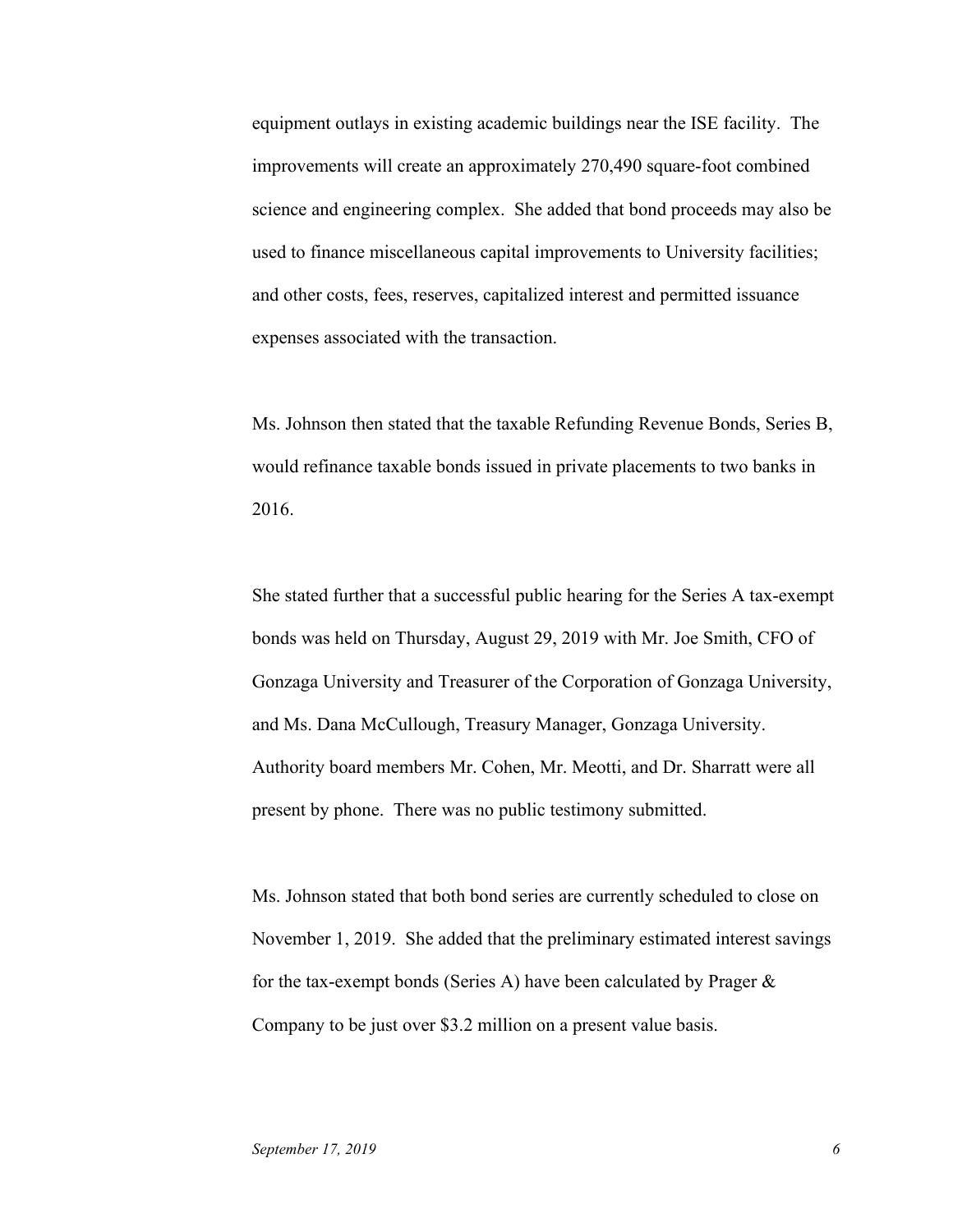Ms. Johnson then introduced Mr. Smith, CFO of Gonzaga University and Treasurer of the Corporation of Gonzaga University, who was available by phone. Ms. Johnson also introduced and invited both Messrs. Sachin Karamchandani and Kevin Ye, of Prager & Company, the University's Financial Advisor, who were present, to participate in the presentation.

Mr. Smith stated that the Series A tax-exempt bonds are to support the new ISE building on Gonzaga's campus. The ISE is the last major physical facility to be completed under the University's current strategic plan and rounds out their STEM (Science, Technology, Engineering, & Mathematics) based facilities for learning, research, and other administrative spaces. Mr. Smith stated further that this is an exciting project for the University and that it was initially anticipated to proceed slowly. Given the current capital markets, it was a good time to accelerate the timeline.

Mr. Smith then stated that the Series B taxable bonds are to refinance and combine their existing 2016 Series B variable-rate bonds that were privately placed. He added that the goal is to take advantage of short to medium-term fixed interest rates currently offered and to terminate two existing variable interest-rate swaps.

He mentioned that without the proposed ISE facility, they are experiencing a bottleneck and space is at a premium. They currently have many students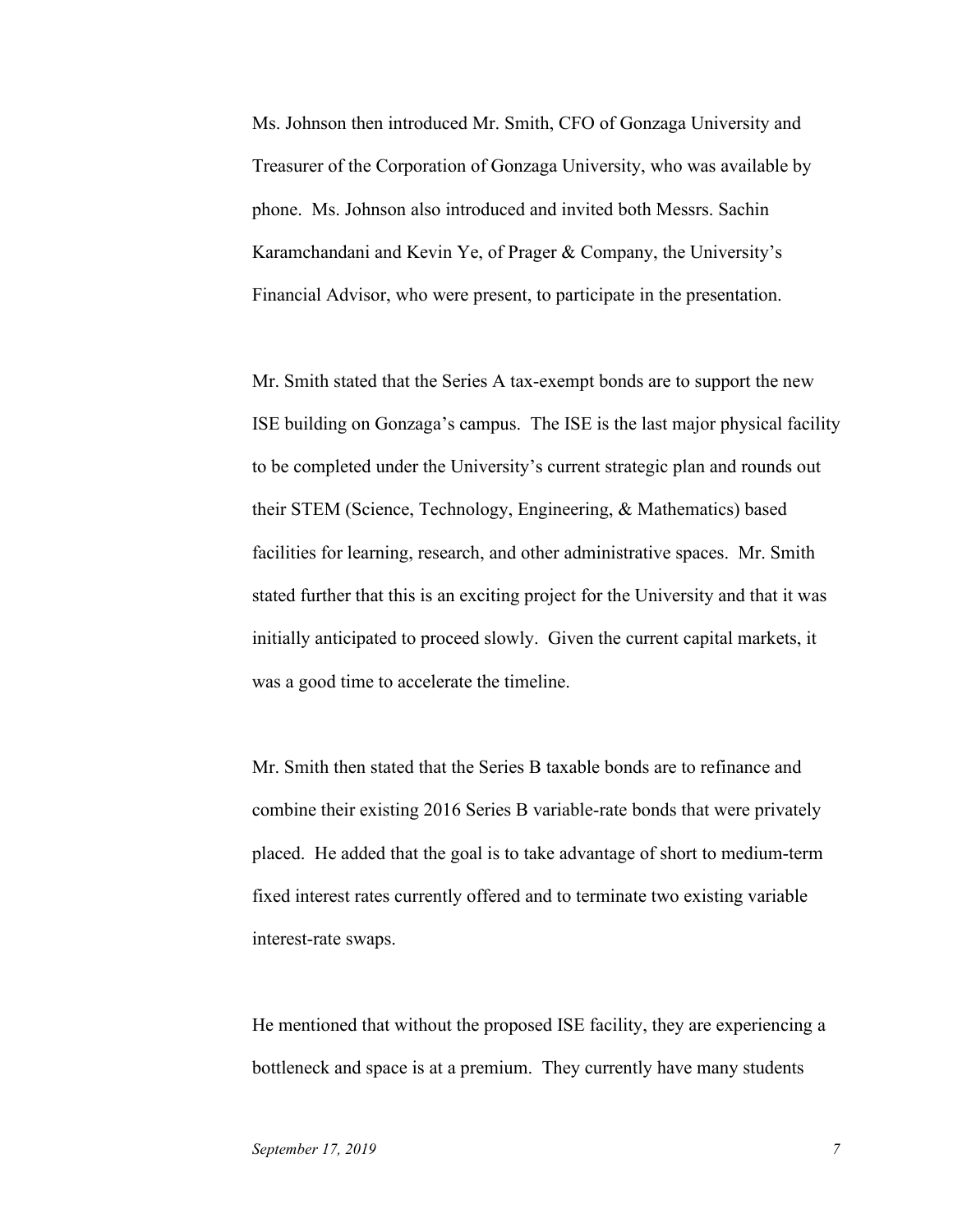interested and requiring classes in basic science instruction.

Ms. Grace complimented Mr. Smith and Gonzaga for coming to the Authority. She stated that she is excited that the Authority will be assisting with their public offering.

Mr. Smith thanked the Authority staff and board members on behalf of Gonzaga's President and Board of Trustees for their support of the University, this project, and for future projects.

Mr. Cohen asked if there were any further board member questions or comments. Hearing none, he then asked for a motion to approve Resolution No. 19-02.

Dr. Heynderickx moved to approve the resolution, and it was seconded by Mr. Meotti. The resolution was approved unanimously, 6-0.

Mr. Cohen then introduced Mr. Cook to present the financial statement for consideration.

Mr. Cook stated that the financial statement for the period ending July 31, 2019, shows assets of just over \$1.4 million and approximately \$431,000 of liabilities, leaving just around \$934,000 in net asset position. He added that

**Action Item: Acceptance of the Financial Statement**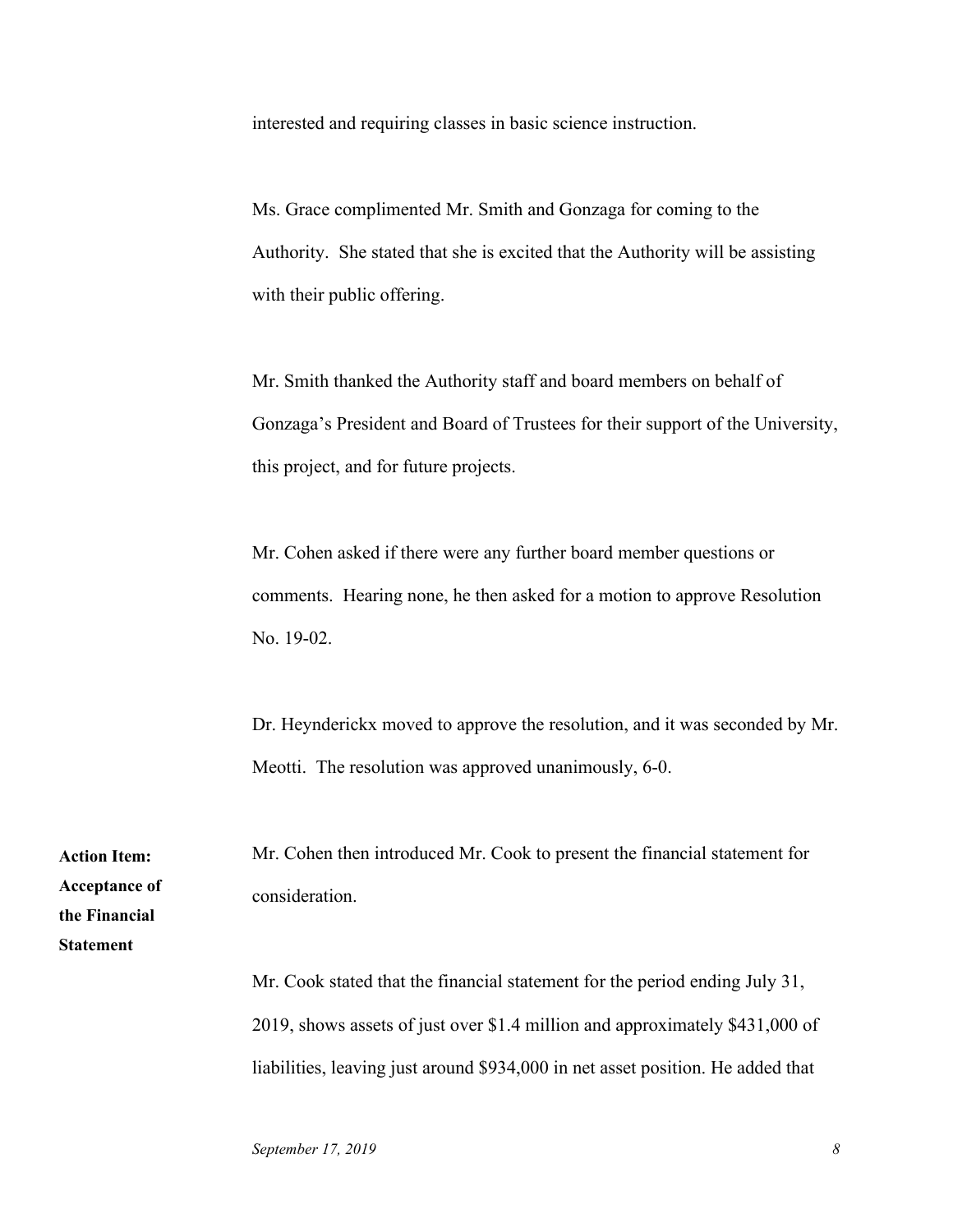fee revenue to date is approximately \$40,211, with the accrual of the ongoing annual fees that were reinstated by the Authority board after six years. Expenses to date are approximately \$28,486, with an increase in the net deficit of about \$11,000.

Ms. Grace asked Mr. Cook why the legal fees prior to year-to-date actual were more than last year, given no bond issuances in the previous fiscal year. Mr. Cook replied that at the time policy changes were being developed for approval by the Authority board.

After hearing no questions or comments from board members, Mr. Cohen asked for a motion to accept the financial statement.

Ms. Grace made the motion, and it was seconded by Dr. Sharratt. The motion was approved unanimously, 6-0.

Mr. Cohen then asked Mr. Cook to present the invoice for services. Mr. Cook stated that the invoice from the Washington State Housing Finance Commission (WSHFC) for April 1, 2019 through June 30, 2019 has been reviewed and approved for payment by the Treasurer, Ms. Grace. **Invoice for Services**

Mr. Herman introduced Mr. Thomas Toepfer of Public Financial Markets (PFM), to present the market update. **Market Update**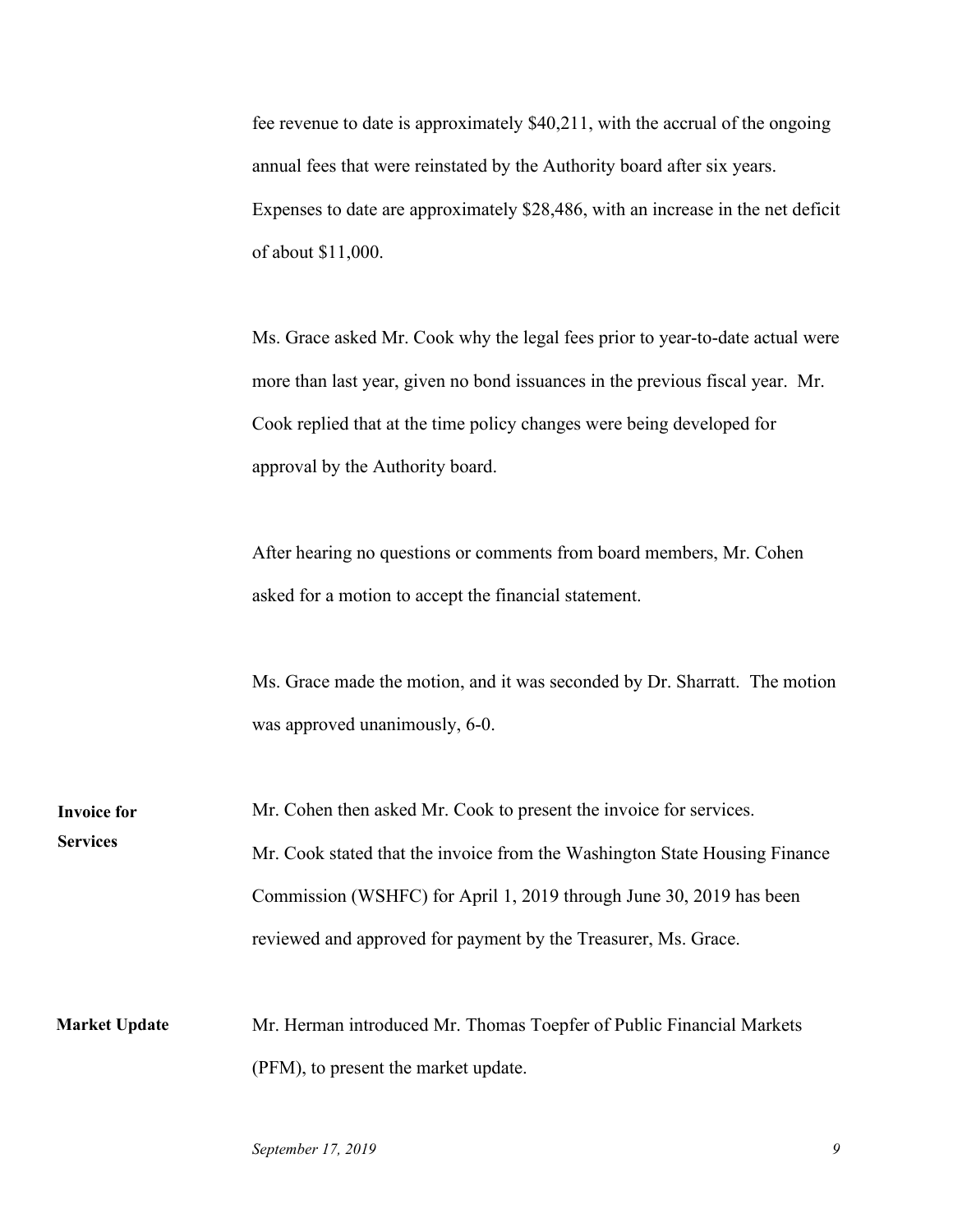Mr. Toepfer started his market report saying that the interest rates are volatile given the current trade war between the United States and China. He added that  $2<sup>nd</sup>$  quarter 2019 gross domestic product (GDP) grew by 2.1%, which was lower than the previous quarter, at 3.1%. He added further that the Federal Reserve, at their July 2019 meeting cut the overnight Fed funds target rate by 25 basis points to a new range of  $2 - 2.25\%$ , which is the first Fed rate cut since December, 2008.

Mr. Toepfer presented slides showing interest rates, in particular long-term rates, at historical lows. Short-term rates are expected to fall in the coming months with three Fed fund rate cuts anticipated. He also mentioned that benchmark tax-exempt rates have flattened significantly, especially for years 1 through 5, and years 20 through 30.

He concluded that SOFR, which was established in April 2018 in order to eventually replace LIBOR, has reset to or below 1-month LIBOR. Also, new bond issuance demand was down 9.4% over last year, and up 1.73% year-todate through July 2019. He concluded further that strong demand coupled with reduced supply created downward pressure on interest rates.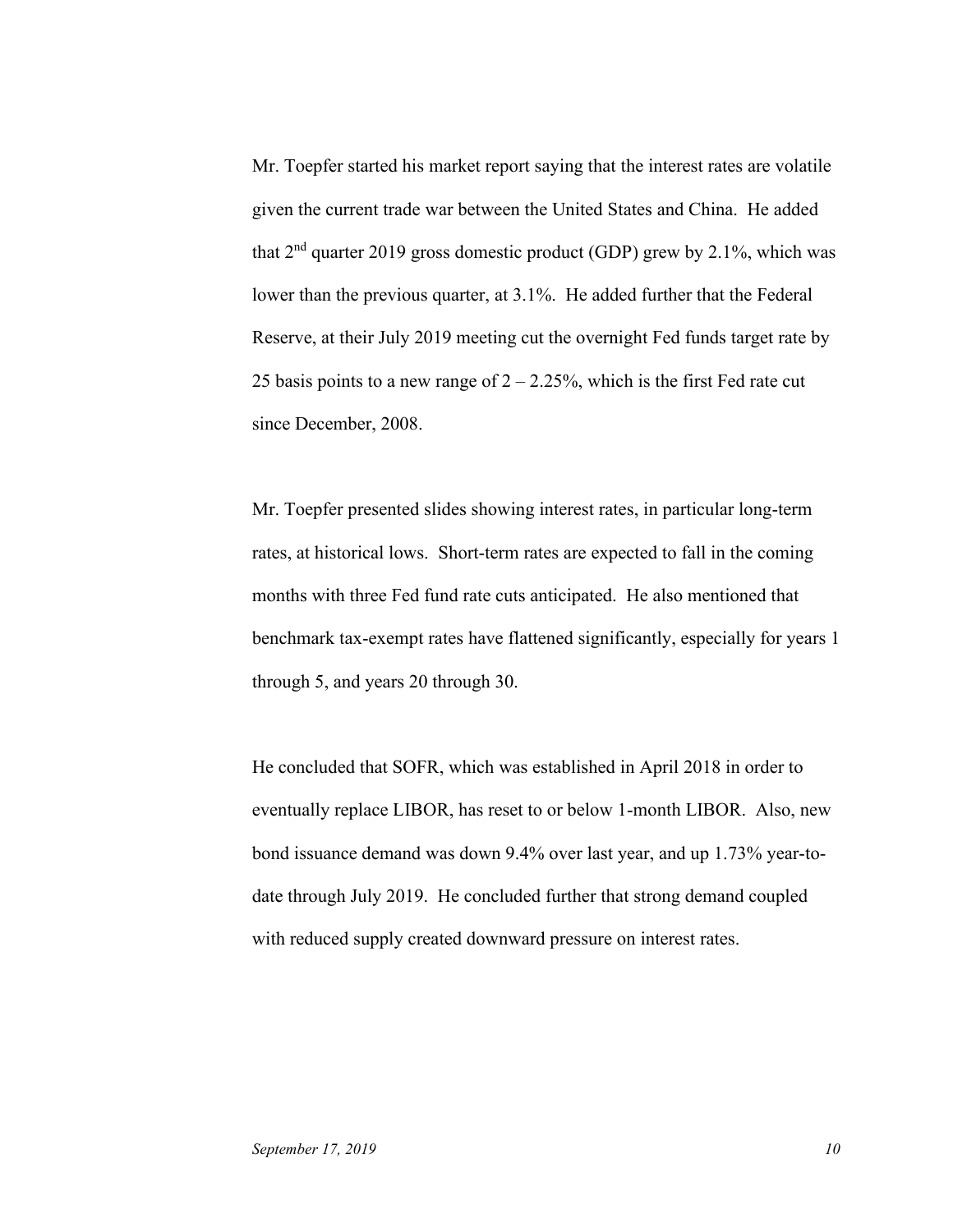Mr. Meotti, Authority board member and Executive Director of the Washington Student Achievement Council (WSAC), gave a presentation via phone titled "The Washington College Grant – A New Era in Higher Education Affordability." **Washington Student Achievement Council (WSAC) Update**

> He commended and thanked Authority board member and former WSAC Executive Director, Dr. Sharratt, for his visionary and foundational work regarding the Washington College Grant. Dr. Sharratt reciprocated and commended Mr. Meotti and his staff at WSAC for their great work in implementing this program.

Mr. Cohen asked Mr. Edwards to present the bond issue status report. Mr. Edwards noted that, unlike the previous fiscal year when no bond financings closed, the Authority will in fact close this fiscal year with over \$100 million in bond financings, and an additional issue bringing the potential total to \$117 million in the pipeline. **Bond Issue Status Report**

> Mr. Edwards reported a few potential bond issues. An application is expected for Whitworth University for up to \$30 million for a new health sciences building to close in late 2019/early 2020. Their board approval is expected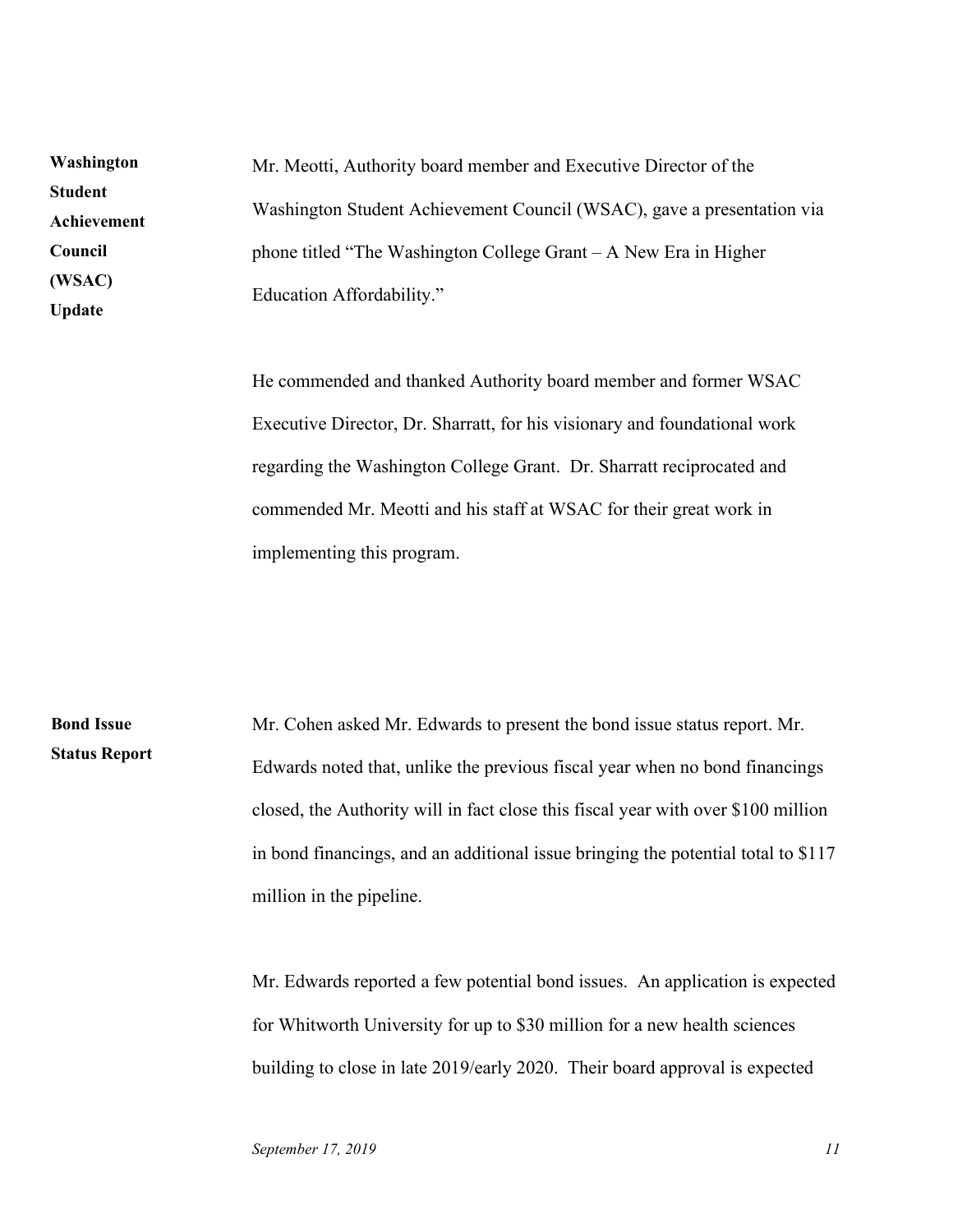this month with an application submittal soon after. Seattle University is expected to apply for an approximately \$50 million new money issue for their Center for Science & Innovation set for a closing in early 2020. Further in the future we expect to see an application from Heritage University for a \$7 million bond refunding expected to close sometime in late 2019 or early 2020. Lastly, Pacific Northwest University of Health Sciences (PNWU) anticipates a \$20 million new money bond issue for their Regional Center for Interprofessional Education. The transaction is scheduled to close sometime in 2021-2022.

Mr. Cohen then asked Mr. Herman to present the Executive Director's report. **Executive Director's Report**

Mr. Herman stated that the NAHEFFA Fall Conference in Portland, Maine is occurring September 23-25. Board member Mr. Cohen, and Authority staff Ms. Johnson and Mr. Edwards will be attending. Mr. Herman added that the next NAHEFFA Spring Conference is April 28-29, 2020 in Charleston, South Carolina. He invited interested board members to attend.

Mr. Herman gave a summary of relevant articles available in the board meeting packet and as handouts. He highlighted a press release from the Washington Association of School Administrators (WASA) announcing that Dr. Sharratt had received their 2019 WASA Golden Gavel Award. He added that Dr. Sharratt was previous Executive Director of the Association for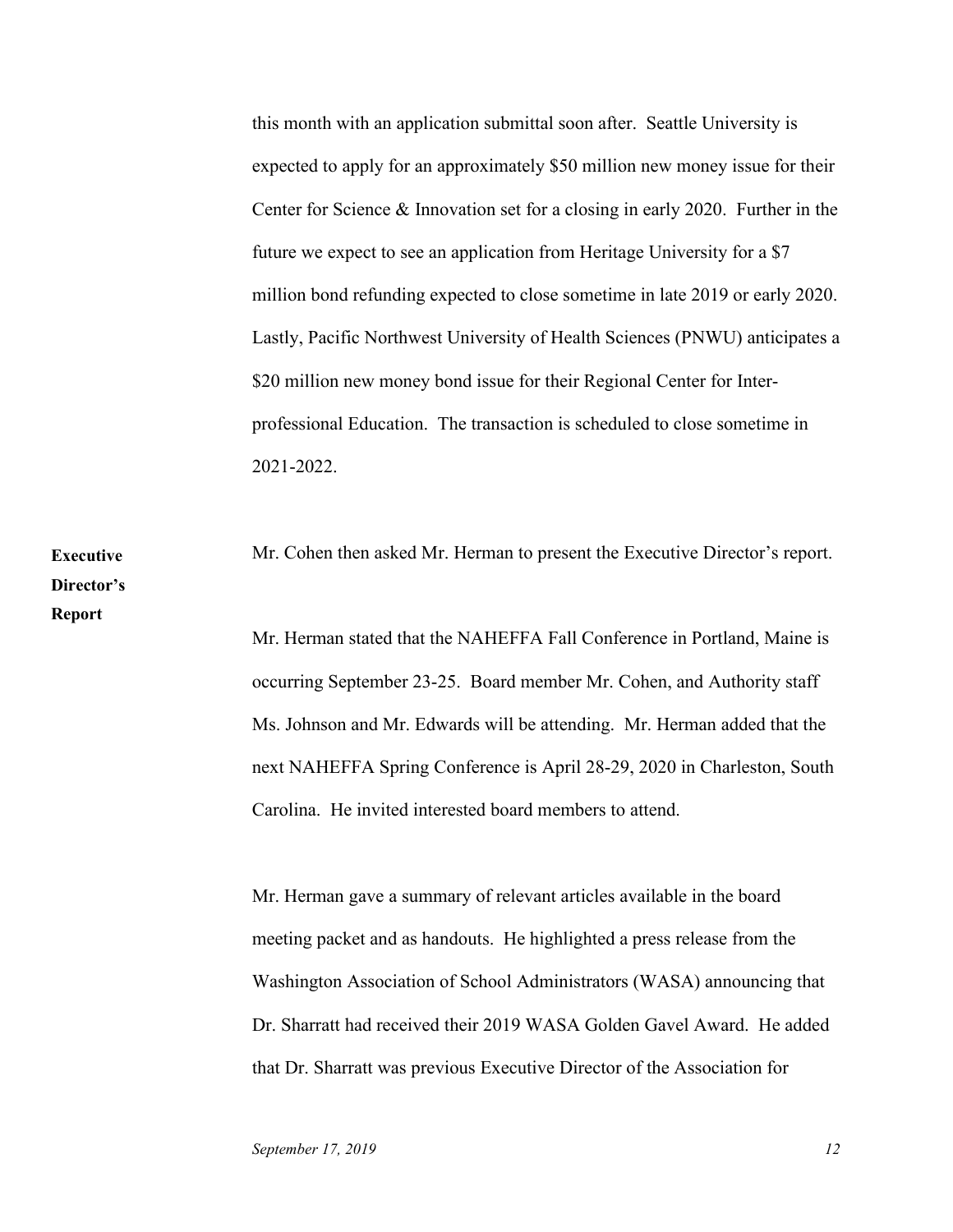Educational Service Districts & OSPI Professional Learning Network. In addition, Dr. Sharratt was recognized this past July, with the AESD President's Award, along with a number of awards for his work in education both locally and statewide, and the communities he has served in.

Mr. Herman then referred to the Bond Buyer article regarding Stifel Financial Corporation buying George K. Baum & Company. He added that Ms. Johnson is making sure the Authority's rosters are updated as a result of this transaction.

Mr. Herman then referenced a press release from Walla Walla University announcing that their President, Mr. John McVay, is the new board chair for the Independent Colleges of Washington.

Mr. Herman then referenced a press release from Heritage University announcing their accreditation through 2026 by the Northwest Commission of Colleges & Universities.

Mr. Herman added that the next meeting for 2019 is on November 7, and the first meeting of 2020 is on February 6. He noted that if there is no business to conduct at either or both of these meetings, the meeting(s) would be cancelled.

Mr. Cohen, on behalf of himself and the Authority board members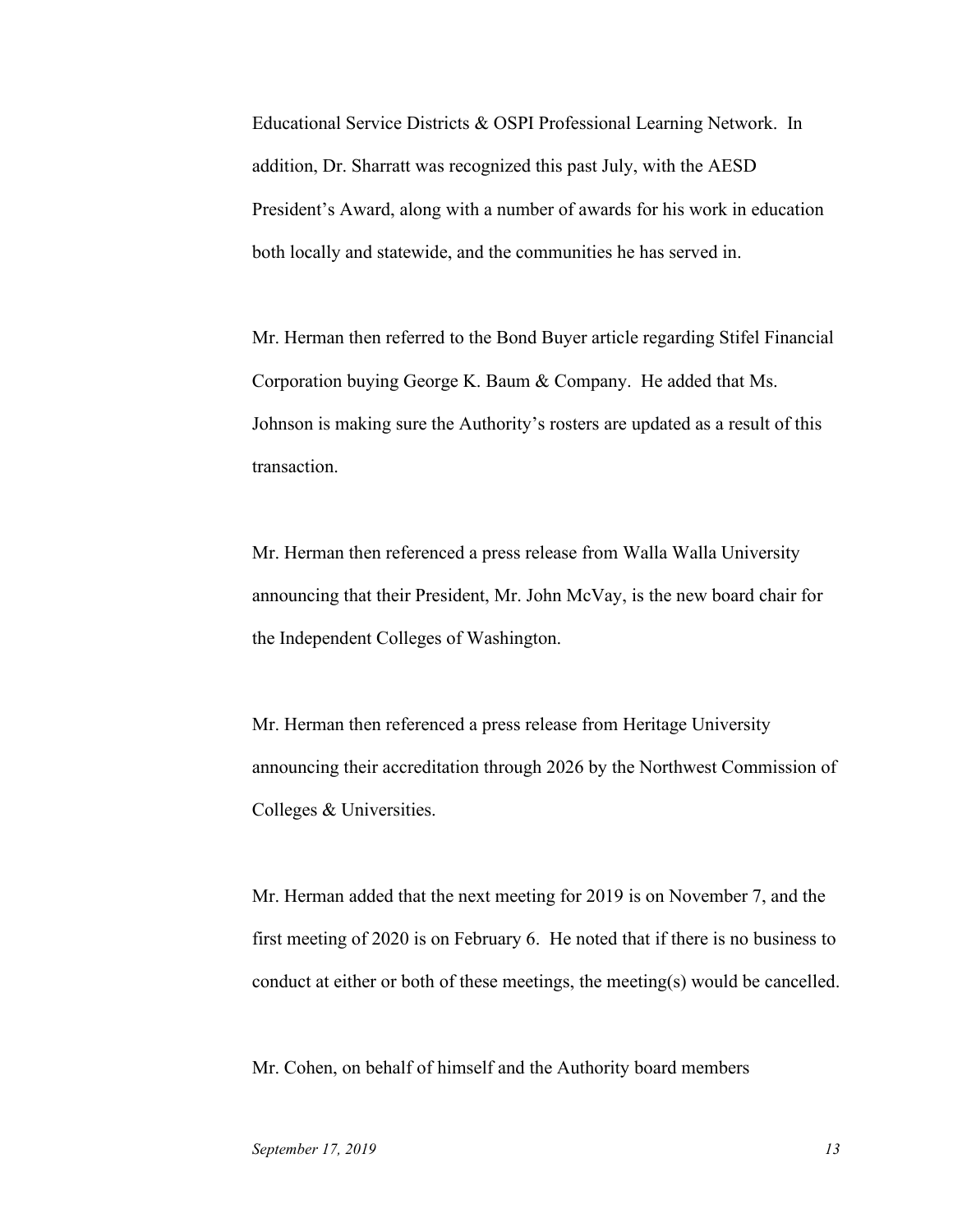complimented Mr. Herman and staff for the hard work they do to support the Authority.

Mr. Cohen asked if there was anyone in the audience to give any public comments. **Public Comment**

> Ms. Johnson made an announcement that Ms. Debbie Kuykendall, in attendance from U.S. Bank Corporate Trust, will be retiring at the end of October, 2019. She added that Ms. Kuykendall has worked with the Authority for a number of years as trustee, and will be greatly missed, with congratulations and best wishes in order for her upcoming retirement.

Dr. Terri Standish-Kuon, President & CEO, Independent Colleges of Washington (ICW) stated that this was her first Authority board meeting. She then made an announcement that Mr. Herman was selected by ICW's Board of Directors to be the recipient of the 2020 Stanley O. McNaughton Leadership Award. She added that their Board of Directors will present this award to Mr. Herman for his lifetime achievement and recognition for what he has done for ICW sometime this Fall. Mr. Herman stated that he will accept this award on behalf of all of those who have worked hard alongside him. He acknowledged that leadership from the Authority board was instrumental in achieving this.